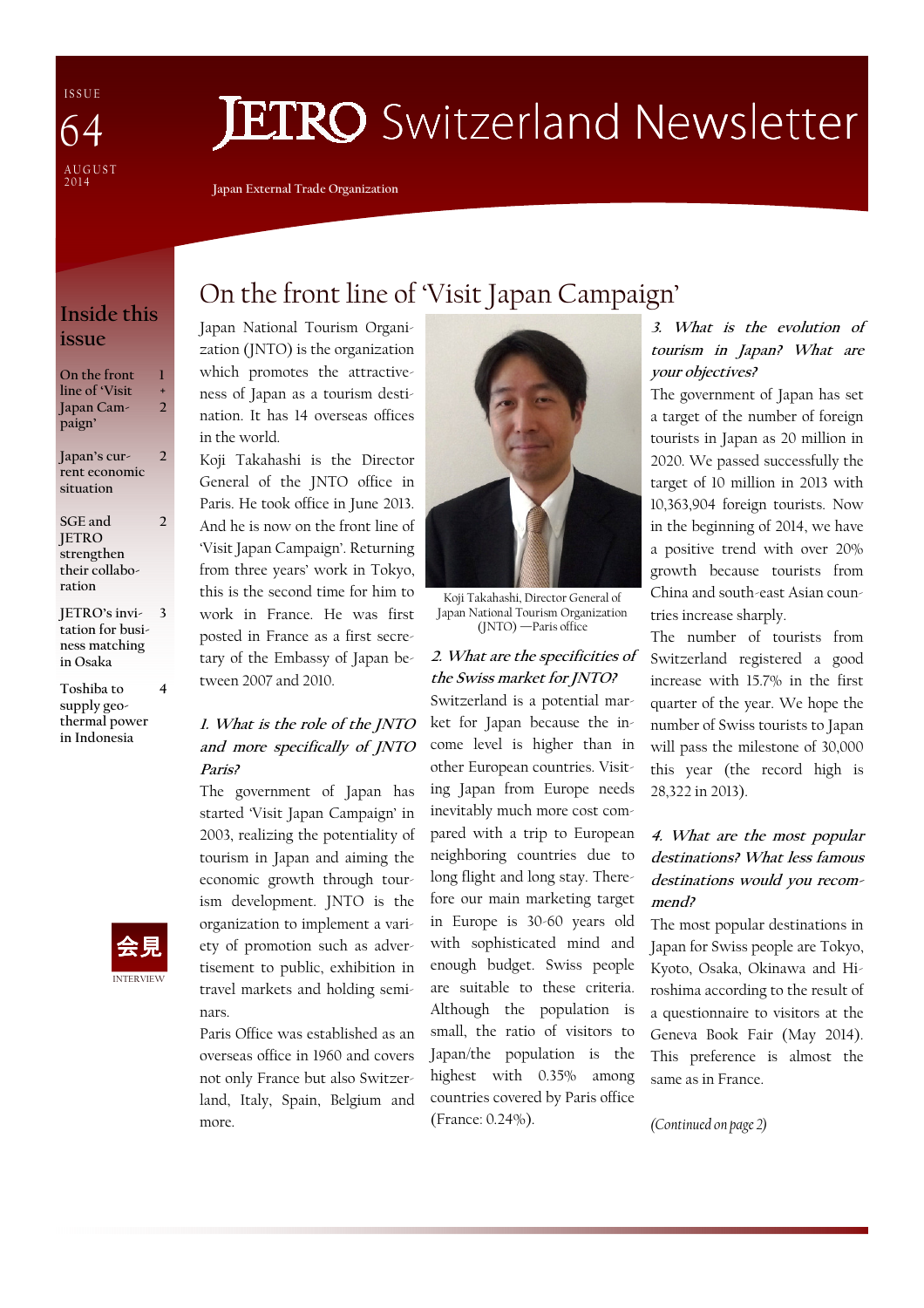## Japan's current economic situation

According to a report released in July 2014 by the Bank of Japan "Japan's economy is expected to continue its moderate recovery trend, and the effects of the subsequent decline in demand following the front-loaded increase prior to the consumption tax hike are expected to wane gradually".

Exports declined 2.0% in June 2014 from the previous year to ¥ 5,940 billion. The fall in the exports of electrical machinery (-5.1%), mineral fuels (-18.3%) and chemicals (-4.4%) were the main factors of the overall decline. Exports to Asia (-3.8%) and to North America (-2.7% ) decreased, whereas exports to Western Europe (+8.3%) increased. In the same month, imports rose 8.4% to ¥ 6,762. As a consequence, the trade deficit was of ¥ 822.2 billion, against ¥ 180 billion in the same month of the preceding year.

However, the private consumption has remained resilient. The average of monthly consumption expenditures per household for June 2014 was ¥ 272,791, up 1.3%

in nominal terms from the previous year. The consumer price index in June 2014 was 103.4 (2010=100), up 3.6% over the year.



## On the front line of 'Visit Japan Campaign'





Washoku (Japanese cuisine) — JNTO Tokyo and Kyoto — JNTO

(Continued from page 1)

For European tourists, whose travel to Japan is long and difficult to repeat frequently, it is natural to visit major destinations as above.

But we have a lot of smaller cities and towns which have old days' townscape, hot spring (Onsen), old architecture (castle, temple, shrine), beautiful landscape, etc. Koyasan, Takayama and Matsue are examples of these kinds of attractive smaller destinations, although they are becoming 'semimajor' destination with increasing tourists year by year.

Of course we have more secret destinations, but it is difficult to present them fully now in this column. Please have a look at our web-site (http://www.tourisme-



japon.fr/) and find your own favorite destination. At the same time don't miss Japanese food. You can enjoy a lot of selection of local food in Japan region by region using various seasonal harvests. Japan is a country where you can find something new interesting every time you visit.

We are waiting for your visit to Japan in near future.

SITUATION

動向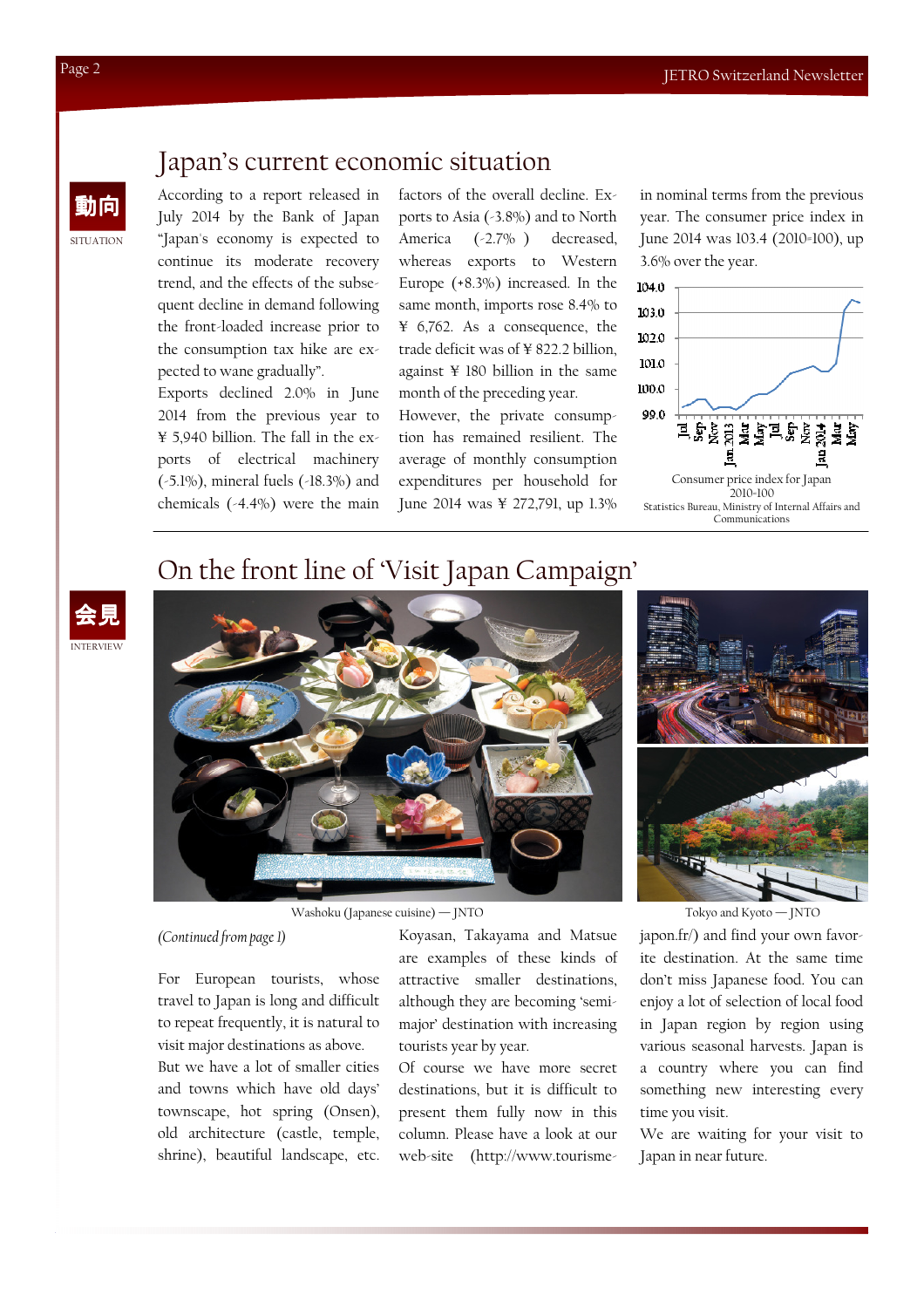## SGE and JETRO strengthen their collaboration

Switzerland Global Enterprise (SGE) and Japan External Trade Organization (JETRO) signed a Memorandum of Understanding (MoU), on July 9, in Tokyo, Japan. The MoU will strengthen the mutual cooperation between the two organizations and aim at further expansion of trade and investment between Japan and Switzerland.

#### Strengthening the mutual cooperation

The MoU was signed by JETRO Chairman and CEO Hiroyuki Ishige and S-GE CEO Daniel Küng at the Ministry of Economy, Trade and Industry (METI). The signature took place in the presence of State Minister of Economy, Trade and Industry Kazuyoshi Akaba and Swiss Head of the Federal Department of Economic Affairs, Education and Research (EAER) Johann N. Schneider-Ammann, on the occasion of the Federal Councillor's visit to Japan.

Through the MOU, both parties



(left) and S-GE CEO Daniel Küng (right) signing MOU

have pledged to the following: 1. Sharing information on best practices and successful cases of trade and investment.

2. Supporting the other party in organizing seminars and dispatching business delegations.

3. Providing the other party with referrals of companies of its own country interested in making direct investment in the other country.

4. Promoting cooperation between Japanese and Swiss companies in third countries.

5. Supporting the "Agreement on Free Trade and Economic Partnership between Japan and the Swiss



(From left) METI State Minister Kazuyoshi Akaba, JETRO Chairman Hiroyuki Ishige, S-GE CEO Daniel Küng and Swiss Federal JETRO Chairman and CEO Hiroyuki Ishige GEO Daniel Kung and Swiss Federal<br>Councillor Johann N. Schneider-Ammann (Jeff) and S. CEO Daniel Küng (sight)

Confederation" (Japan-Swiss EPA).

#### "Talk to JETRO first"

Please talk to JETRO first about your business plan in Japan and see more of what we offer. We will be pleased to visit your companies, respond to your inquiries, and assist you in setting up your business in Japan!

JETRO Geneva's office will make all efforts to further collaborate with SGE, in order to help Swiss companies to enter the Japanese market.

## JETRO's invitation for business matching in Osaka

JETRO will invite buyers for participating in our business matching program in Osaka, from November 3 to 8. The main purpose of the program is to support Japanese SMEs to export their tableware and kitchenware to overseas market.

JETRO will provide a round-trip business class airline ticket, domestic transportation during the period of the program, accommodation and an interpreter.

Applicants shall be purchase managers in the fields of kitchenware and tableware.

For further information and registration, please contact JETRO Geneva (SWG@jetro.go.jp).



Flower plate, h+, horie-tk.jp Source: JETRO invitation program to Osaka, Japan